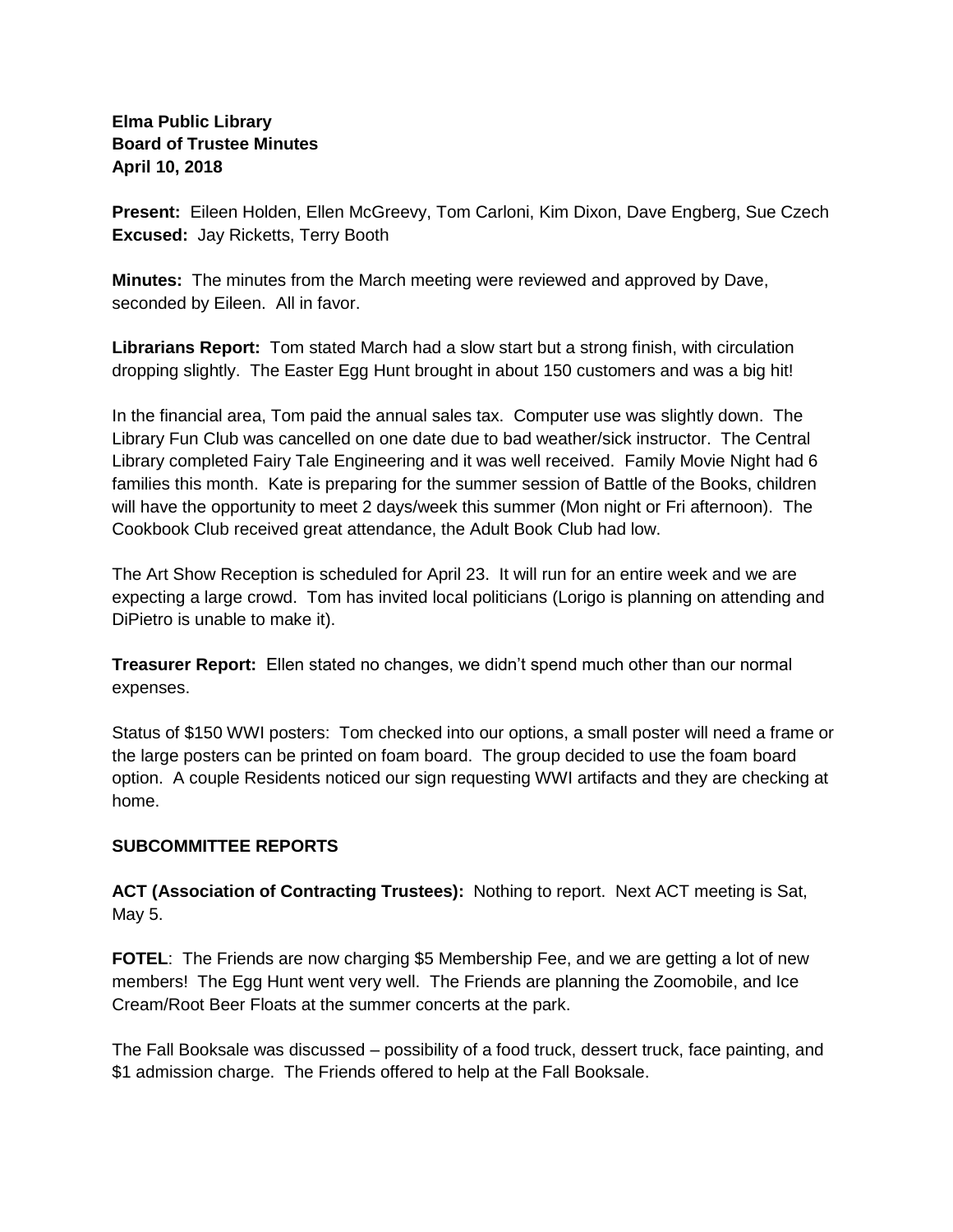**BUILDING AND GROUNDS:** The new pillows on the chairs look fabulous! Tom is getting carpet tack for the carpet squares that are peeling due to the flood, Larry will repair. Tom talked to Kerry at Town Hall regarding the brickwork that needs to be done on the outside of the building. Kerry will speak with Connie regarding the roof – approximately May/June for final approval from the State. The Town will put out to bid for the roof repair near the air conditioner and septic line replacement. Dave questioned the outside building lights and Tom confirmed they are on a timer.

## **OLD BUSINESS:**

**Outdoor Sign**: The Zoning Board denied our sign as it is digital, was too big, they believe we do not have a hardship without a sign, and they are worried about accidents on the corner. Our sign was denied before Jeff (PAC Signs) spoke, he wanted to point out that our sign would be 1,000 lumens of light, the light at the Elma Church is 10,000 lumens.

Dave noted the sign can be no larger than 8 sq ft (4x2), our plan was 6x2 (too big). Jeff thought a 4x2 sign would be too small. Dave discussed with the Committee and Dennis Powers – we need to prove/prepare/convince the Planning Board that we are not "selling" but rather we are "promoting attendance" and stress that we are part of the Community. The Library needs to keep attendance up in order to stay open, Libraries with no attendance close due to budget constraints. Dave noted we need to devise a response to the town's objections, we have 11 months to layout & present a new, professional presentation and we are open to new suggestions. Kim and Tom both thanked Dave for the work he has done to date on the sign.

**Publicity**: Tom stated the Elma Review and the Bee have had a couple nice articles on the Elma Library recently. Tom will contact both to invite them to the Art Show. Facebook had a lot of likes this month. We had a Grand Prize winner for reviews written for books read for the Online Winter Reading Contest, they won a Kindle!

**Policy:** The 3 yr plan is close to expiration. Tom will review and have a new plan/previous accomplishments ready for the next Director's Meeting in May, and asked the Board Members to do the same. The County had sent a questionnaire to the Elma Library, Tom read questions so the Board could answer/review for Tom to report back. Lastly, the Friends of the Library Expenditure review will be in May.

### **NEW BUSINESS**

Dave motioned for the new 6:30 start time for the Monthly Directors Meeting. Sue seconded and all were in favor.

Tom was contacted by Durham Staffing, requested to host a "job fair" at the library with the intent to get new clients for their company. This would be considered For Profit and is against policy, the Board rejected the request.